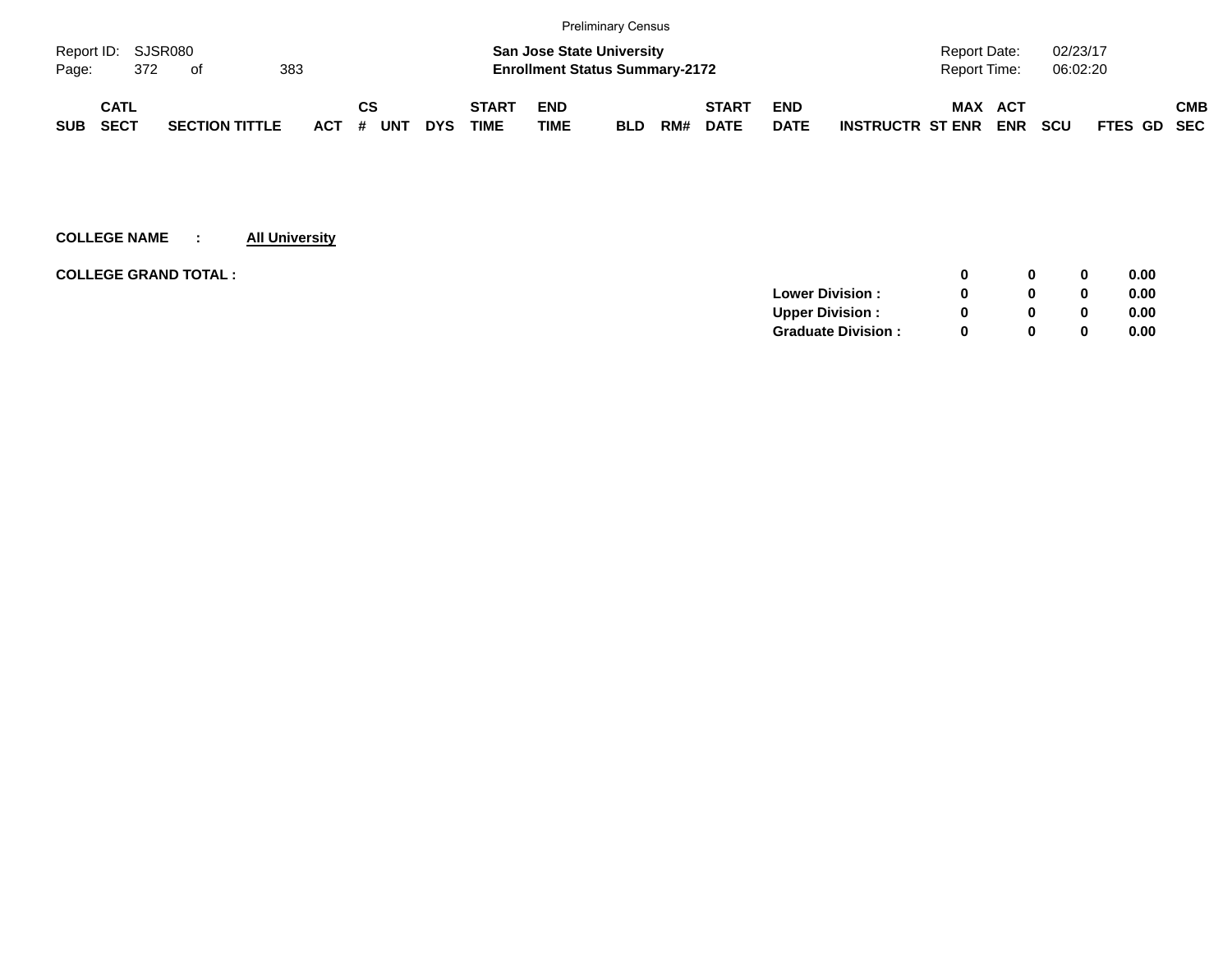|            |                            |                                                           |                |                    |        |              |                             |                                                                           | <b>Preliminary Census</b> |     |                             |                           |                             |                                            |     |                       |                      |             |                          |                          |
|------------|----------------------------|-----------------------------------------------------------|----------------|--------------------|--------|--------------|-----------------------------|---------------------------------------------------------------------------|---------------------------|-----|-----------------------------|---------------------------|-----------------------------|--------------------------------------------|-----|-----------------------|----------------------|-------------|--------------------------|--------------------------|
| Page:      | Report ID: SJSR080<br>376  | 383<br>οf                                                 |                |                    |        |              |                             | <b>San Jose State University</b><br><b>Enrollment Status Summary-2172</b> |                           |     |                             |                           |                             | <b>Report Date:</b><br><b>Report Time:</b> |     |                       | 02/23/17<br>06:02:20 |             |                          |                          |
| SUB        | <b>CATL</b><br><b>SECT</b> | <b>SECTION TITTLE</b>                                     | <b>ACT</b>     | $\mathsf{cs}$<br># | UNT    | <b>DYS</b>   | <b>START</b><br><b>TIME</b> | <b>END</b><br><b>TIME</b>                                                 | <b>BLD</b>                | RM# | <b>START</b><br><b>DATE</b> | <b>END</b><br><b>DATE</b> | <b>INSTRUCTR ST ENR</b>     |                                            |     | MAX ACT<br><b>ENR</b> | <b>SCU</b>           | FTES GD     |                          | <b>CMB</b><br><b>SEC</b> |
| College    | Department :               | <b>All University</b><br><b>Intercollegiate Athletics</b> |                |                    |        |              |                             |                                                                           |                           |     |                             |                           |                             |                                            |     |                       |                      |             |                          |                          |
| ATH        | 2101                       | Baseball-Men                                              | ACT            |                    | 18 1.0 | TBA          |                             |                                                                           |                           |     | 01/26/17                    | 05/16/17 D Stiles         |                             | A                                          | 50  | 35                    | 35                   | 2.33        | - 0                      |                          |
| ATH        | 2102                       | Baseball-Men                                              | <b>ACT</b>     |                    | 18 1.0 | <b>TBA</b>   |                             |                                                                           |                           |     |                             | 01/26/17 05/16/17         | D Stiles                    | A                                          | 20  | $\mathbf 0$           | 0                    | 0.00        | $\overline{\mathbf{0}}$  |                          |
|            |                            |                                                           |                |                    |        |              |                             |                                                                           |                           |     |                             |                           | Total:                      |                                            | 70  | 35                    | 35                   | 2.33        |                          |                          |
| ATH        | 2S 01                      | Skls Dvlo BsBI-Men                                        | <b>ACT</b>     |                    | 18 1.0 | TBA          |                             |                                                                           |                           |     | 01/26/17                    | 05/16/17                  | D Stiles                    | A                                          | 50  | 29                    | 29                   | 1.93        | - 0                      |                          |
| ATH        | 2S 02                      | Skls Dvlo BsBI-Men                                        | <b>ACT</b>     |                    | 18 1.0 | <b>TBA</b>   |                             |                                                                           |                           |     |                             | 01/26/17 05/16/17         | D Stiles                    | A                                          | 20  | $\overline{1}$        | $\mathbf{1}$         | 0.07        | $\overline{\phantom{0}}$ |                          |
|            |                            |                                                           |                |                    |        |              |                             |                                                                           |                           |     |                             |                           | Total:                      |                                            | 70  | 30                    | 30                   | 2.00        |                          |                          |
| ATH        | 4101                       | Basketball-Men                                            | <b>ACT</b>     |                    | 18 1.0 | TBA          |                             |                                                                           |                           |     | 01/26/17                    |                           | 05/16/17 M Lepore           | A                                          | 40  | 14                    | 14                   | 0.93        | - 0                      |                          |
| ATH        | 4102                       | Basketball-Men                                            | <b>ACT</b>     |                    | 18 1.0 | <b>TBA</b>   |                             |                                                                           |                           |     |                             | 01/26/17 05/16/17         | M Lepore                    | Α                                          | 20  | $\mathbf 0$           | 0                    | 0.00        | - 0                      |                          |
|            |                            |                                                           |                |                    |        |              |                             |                                                                           |                           |     |                             |                           | Total:                      |                                            | 60  | 14                    | 14                   | 0.93        |                          |                          |
| ATH        | 4S 01                      | Skl Dvlp Bkbl-Men                                         | <b>ACT</b>     | 18                 | 1.0    | TBA          |                             |                                                                           |                           |     | 01/26/17                    |                           | 05/16/17 M Lepore           | A                                          | 40  | 14                    | 14                   | 0.93        | - 0                      |                          |
| ATH        | 4S 02                      | Skl Dvlp Bkbl-Men                                         | <b>ACT</b>     |                    | 18 1.0 | TBA          |                             |                                                                           |                           |     |                             | 01/26/17 05/16/17         | M Lepore                    | Α                                          | 20  | $\mathbf 0$           | 0                    | 0.00        | $\overline{\mathbf{0}}$  |                          |
|            |                            |                                                           |                |                    |        |              |                             |                                                                           |                           |     |                             |                           | Total:                      |                                            | 60  | 14                    | 14                   | 0.93        |                          |                          |
| ATH        | 6I 01                      | Basketball-Women                                          | <b>ACT</b>     | 18                 | 1.0    | TBA          |                             |                                                                           |                           |     | 01/26/17                    | 05/16/17                  | D Muscatell                 | A                                          | 50  | 8                     | 8                    | 0.53        | - 0                      |                          |
| ATH        | 61 02                      | Basketball-Women                                          | <b>ACT</b>     |                    | 18 1.0 | <b>TBA</b>   |                             |                                                                           |                           |     |                             | 01/26/17 05/16/17         | D Muscatell                 | A                                          | 20  | 0                     | 0                    | 0.00        | $\overline{\mathbf{0}}$  |                          |
|            |                            |                                                           |                |                    |        |              |                             |                                                                           |                           |     |                             |                           | Total:                      |                                            | 70  | 8                     | 8                    | 0.53        |                          |                          |
| ATH        | 6S 01                      | Skl Dvlop Bkbl-Wo                                         | <b>ACT</b>     | 18                 | 1.0    | TBA          |                             |                                                                           |                           |     | 01/26/17                    | 05/16/17                  | D Muscatell                 | A                                          | 50  | 3                     | 3                    | 0.20        | $\overline{\mathbf{0}}$  |                          |
| ATH        | 6S 02                      | Skl Dvlop Bkbl-Wo                                         | <b>ACT</b>     |                    | 18 1.0 | TBA          |                             |                                                                           |                           |     |                             | 01/26/17 05/16/17         | D Muscatell A               |                                            | 20  | 0                     | 0                    | 0.00        | $\overline{\mathbf{0}}$  |                          |
|            |                            |                                                           |                |                    |        |              |                             |                                                                           |                           |     |                             |                           | Total:                      |                                            | 70  | 3                     | 3                    | 0.20        |                          |                          |
| ATH        | 12101                      | Football-Men                                              | ACT            | 18                 | 1.0    | TBA          |                             |                                                                           |                           |     | 01/26/17                    | 05/16/17                  | <b>B</b> Brennan            | A                                          | 20  | 33                    | 33                   | 2.20        | - 0                      |                          |
| ATH        | 121 02                     | Football-Men                                              | ACT            | 18                 | 1.0    | <b>TBA</b>   |                             |                                                                           |                           |     | 01/26/17                    |                           | 05/16/17 B Brennan          | A                                          | 20  | 20                    | 20                   | 1.33        | 0                        |                          |
| ATH        | 12103                      | Football-Men                                              | <b>ACT</b>     | 18                 | 1.0    | <b>TBA</b>   |                             |                                                                           |                           |     | 01/26/17                    |                           | 05/16/17 B Brennan          | A                                          | 20  | 18                    | 18                   | 1.20        | 0                        |                          |
| ATH        | 12104                      | Football-Men                                              | ACT            |                    | 18 1.0 | <b>TBA</b>   |                             |                                                                           |                           |     |                             |                           | 01/26/17 05/16/17 B Brennan | A                                          | 20  | $\mathbf 0$           | 0                    | 0.00        | $\overline{0}$           |                          |
| <b>ATH</b> | <b>12I 05</b>              | Football-Men                                              | <b>ACT</b>     |                    | 18 1.0 | TBA          |                             |                                                                           |                           |     |                             |                           | 01/26/17 05/16/17 B Brennan | $\overline{\mathsf{A}}$                    | 20  | 0                     | 0                    | 0.00        | - 0                      |                          |
| ATH        | 12106                      | Football-Men                                              | <b>ACT</b>     |                    | 18 1.0 | <b>TBA</b>   |                             |                                                                           |                           |     |                             |                           | 01/26/17 05/16/17 B Brennan | A                                          | 20  |                       | 1                    | 0.07        | $\overline{\phantom{0}}$ |                          |
| ATH        | 12107                      | Football-Men                                              | <b>ACT</b>     |                    | 18 1.0 | TBA          |                             |                                                                           |                           |     |                             |                           | 01/26/17 05/16/17 B Brennan | A                                          | 20  | 0                     | 0                    | 0.00        | - 0                      |                          |
| ATH        | 12108                      | Football-Men                                              | <b>ACT</b>     |                    |        | 18  1.0  TBA |                             |                                                                           |                           |     |                             |                           | 01/26/17 05/16/17 B Brennan | A                                          | 20  | $\mathbf 1$           | $\mathbf{1}$         | $0.07$ 0    |                          |                          |
|            |                            |                                                           |                |                    |        |              |                             |                                                                           |                           |     |                             |                           | Total:                      |                                            | 160 | 73                    | 73                   | 4.87        |                          |                          |
| ATH        | 12S 01                     | Skl Dvlp Football                                         | ACT 18 1.0     |                    |        | TBA          |                             |                                                                           |                           |     |                             |                           | 01/26/17 05/16/17 B Brennan | A                                          | 20  | 34                    | 34                   | $2.27$ 0    |                          |                          |
| ATH        | 12S 02                     | Skl Dvlp Football                                         | ACT            |                    | 18 1.0 | TBA          |                             |                                                                           |                           |     |                             |                           | 01/26/17 05/16/17 B Brennan | A                                          | 20  | 19                    | 19                   | $1.27 \t 0$ |                          |                          |
| ATH        |                            | 12S 03 Skl Dvlp Football                                  | ACT 18 1.0 TBA |                    |        |              |                             |                                                                           |                           |     |                             |                           | 01/26/17 05/16/17 B Brennan | A                                          | 20  | 13                    | 13                   | $0.87$ 0    |                          |                          |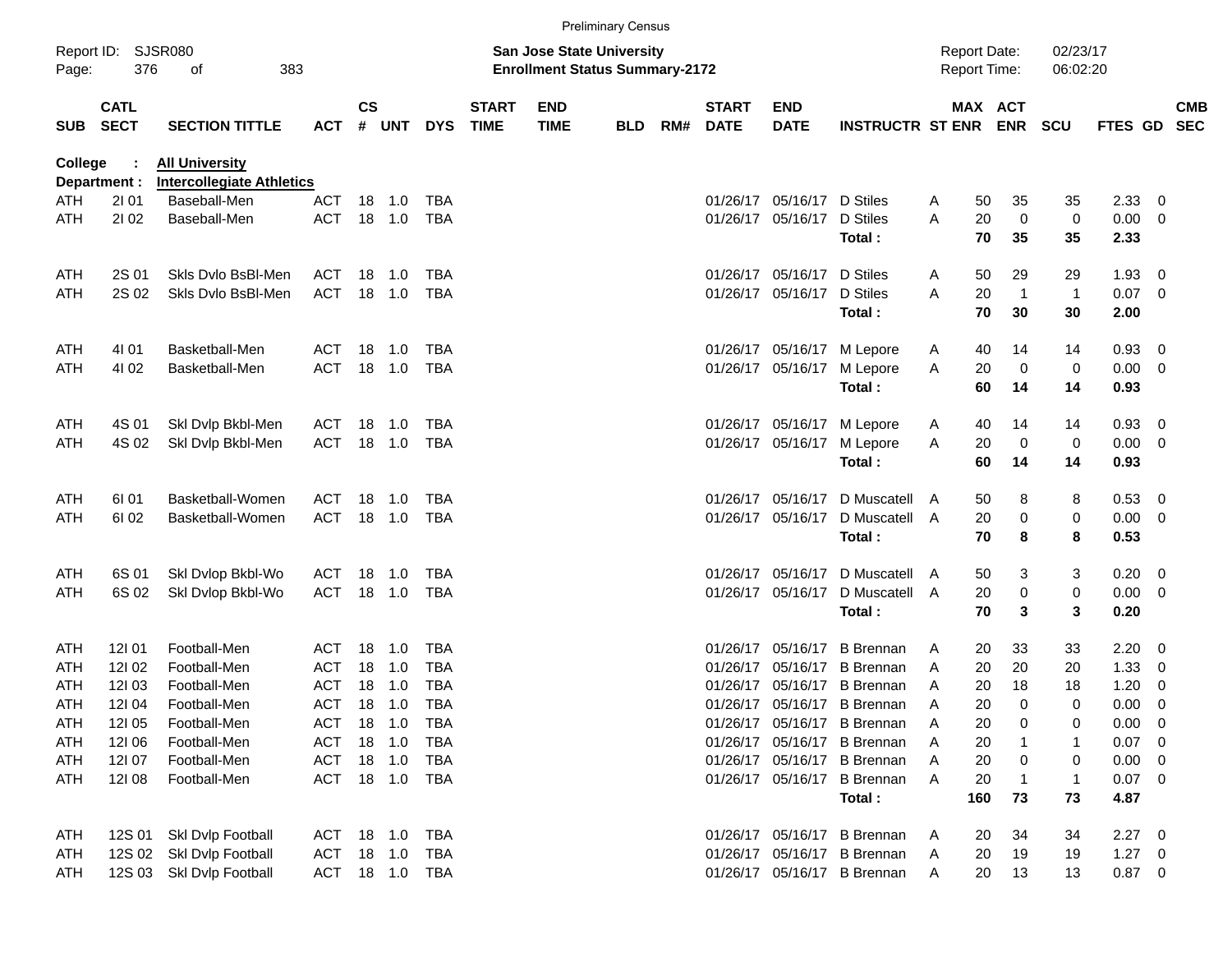|  | <b>Preliminary Census</b> |  |
|--|---------------------------|--|

|            |                            |                         |            |                    |                |            |                             |                                                                           | <b>Preliminary Census</b> |     |                             |                            |                                |   |                                     |                  |                      |                |                          |            |
|------------|----------------------------|-------------------------|------------|--------------------|----------------|------------|-----------------------------|---------------------------------------------------------------------------|---------------------------|-----|-----------------------------|----------------------------|--------------------------------|---|-------------------------------------|------------------|----------------------|----------------|--------------------------|------------|
| Page:      | Report ID: SJSR080<br>377  | 383<br>οf               |            |                    |                |            |                             | <b>San Jose State University</b><br><b>Enrollment Status Summary-2172</b> |                           |     |                             |                            |                                |   | <b>Report Date:</b><br>Report Time: |                  | 02/23/17<br>06:02:20 |                |                          |            |
| <b>SUB</b> | <b>CATL</b><br><b>SECT</b> | <b>SECTION TITTLE</b>   | <b>ACT</b> | $\mathsf{cs}$<br># | <b>UNT</b>     | <b>DYS</b> | <b>START</b><br><b>TIME</b> | <b>END</b><br><b>TIME</b>                                                 | <b>BLD</b>                | RM# | <b>START</b><br><b>DATE</b> | <b>END</b><br><b>DATE</b>  | <b>INSTRUCTR ST ENR</b>        |   | <b>MAX ACT</b>                      | <b>ENR</b>       | SCU                  | FTES GD SEC    |                          | <b>CMB</b> |
| ATH        | 12S 04                     | Skl Dvlp Football       | ACT        | 18                 | 1.0            | <b>TBA</b> |                             |                                                                           |                           |     | 01/26/17                    | 05/16/17                   | <b>B</b> Brennan               | A | 20                                  | 0                | 0                    | 0.00           | $\overline{\mathbf{0}}$  |            |
| ATH        | 12S 05                     | Skl Dvlp Football       | ACT        | 18                 | 1.0            | <b>TBA</b> |                             |                                                                           |                           |     | 01/26/17                    | 05/16/17                   | <b>B</b> Brennan               | A | 20                                  | 0                | 0                    | 0.00           | $\overline{\mathbf{0}}$  |            |
| ATH        | 12S 06                     | Skl Dvlp Football       | ACT        |                    | 18 1.0         | <b>TBA</b> |                             |                                                                           |                           |     | 01/26/17                    |                            | 05/16/17 B Brennan             | A | 20                                  | 0                | 0                    | 0.00           | $\overline{\mathbf{0}}$  |            |
| ATH        | 12S 07                     | Skl Dvlp Football       | <b>ACT</b> | 18                 | 1.0            | <b>TBA</b> |                             |                                                                           |                           |     | 01/26/17                    | 05/16/17                   | <b>B</b> Brennan               | A | 20                                  | $\mathbf{1}$     | 1                    | 0.07           | $\overline{\mathbf{0}}$  |            |
| ATH        | 12S 08                     | Skl Dvlp Football       | <b>ACT</b> | 18                 | 1.0            | <b>TBA</b> |                             |                                                                           |                           |     | 01/26/17                    | 05/16/17                   | <b>B</b> Brennan               | A | 20                                  | $\boldsymbol{2}$ | $\overline{c}$       | 0.13           | $\overline{0}$           |            |
|            |                            |                         |            |                    |                |            |                             |                                                                           |                           |     |                             |                            | Total:                         |   | 160                                 | 69               | 69                   | 4.60           |                          |            |
| ATH        | 14101                      | Golf-Men                | ACT        |                    | 18 1.0         | TBA        |                             |                                                                           |                           |     |                             |                            | 01/26/17 05/16/17 J Kennaday A |   | 25                                  | 5                | 5                    | 0.33           | $\overline{\phantom{0}}$ |            |
|            |                            |                         |            |                    |                |            |                             |                                                                           |                           |     |                             |                            | Total:                         |   | 25                                  | $5\phantom{1}$   | $5\phantom{.0}$      | 0.33           |                          |            |
| ATH        | 14S 01                     | Skl Dvlp Golf-Men       | ACT        |                    | 19 1.0         | TBA        |                             |                                                                           |                           |     |                             |                            | 01/26/17 05/16/17 J Kennaday A |   | 25                                  | $\overline{c}$   | $\overline{c}$       | $0.13 \quad 0$ |                          |            |
|            |                            |                         |            |                    |                |            |                             |                                                                           |                           |     |                             |                            | Total:                         |   | 25                                  | $\mathbf{2}$     | $\mathbf{2}$         | 0.13           |                          |            |
| ATH        | <b>16I01</b>               | Golf-Women              | ACT        |                    | 19 1.0         | TBA        |                             |                                                                           |                           |     |                             | 01/26/17 05/16/17          | J Dormann                      | A | 25                                  | 6                | 6                    | 0.40           | $\overline{\phantom{0}}$ |            |
|            |                            |                         |            |                    |                |            |                             |                                                                           |                           |     |                             |                            | Total:                         |   | 25                                  | 6                | 6                    | 0.40           |                          |            |
| ATH        | 16S 01                     | Skl Dvlp Golf-Wo        | ACT        |                    | 19 1.0         | TBA        |                             |                                                                           |                           |     |                             | 01/26/17 05/16/17          | D Dormann                      | A | 25                                  | 4                | 4                    | 0.27           | $\overline{\phantom{0}}$ |            |
|            |                            |                         |            |                    |                |            |                             |                                                                           |                           |     |                             |                            | Total:                         |   | 25                                  | 4                | 4                    | 0.27           |                          |            |
| ATH        | 20101                      | Gymnastics-Women        | ACT 19 1.0 |                    |                | TBA        |                             |                                                                           |                           |     |                             |                            | 01/26/17 05/16/17 W Wright     | A | 50                                  | 13               | 13                   | 0.87           | $\overline{\phantom{0}}$ |            |
|            |                            |                         |            |                    |                |            |                             |                                                                           |                           |     |                             |                            | Total:                         |   | 50                                  | 13               | 13                   | 0.87           |                          |            |
| ATH        | 20S 01                     | Skls Dvlp Gym-Wo        | ACT        |                    | 19 1.0         | TBA        |                             |                                                                           |                           |     |                             |                            | 01/26/17 05/16/17 W Wright     | A | 20                                  | 10               | 10                   | 0.67           | $\overline{\mathbf{0}}$  |            |
|            |                            |                         |            |                    |                |            |                             |                                                                           |                           |     |                             |                            | Total:                         |   | 20                                  | 10               | 10                   | 0.67           |                          |            |
| ATH        | <b>26I01</b>               | Tennis-Women            | <b>ACT</b> |                    | 19 1.0         | TBA        |                             |                                                                           |                           |     |                             |                            | 01/26/17 05/16/17 C Skorupka A |   | 40                                  | 6                | 6                    | 0.40           | $\overline{\phantom{0}}$ |            |
|            |                            |                         |            |                    |                |            |                             |                                                                           |                           |     |                             |                            | Total:                         |   | 40                                  | 6                | 6                    | 0.40           |                          |            |
| ATH        | 26S 01                     | Skl Dvlp Ten-Wo         | ACT        |                    | 19 1.0         | TBA        |                             |                                                                           |                           |     |                             |                            | 01/26/17 05/16/17 C Skorupka A |   | 40                                  | 4                | 4                    | 0.27           | $\overline{\phantom{0}}$ |            |
|            |                            |                         |            |                    |                |            |                             |                                                                           |                           |     |                             |                            | Total:                         |   | 40                                  | 4                | 4                    | 0.27           |                          |            |
| ATH        |                            | 301 01 Soccer-Men       |            |                    | ACT 19 1.0 TBA |            |                             |                                                                           |                           |     |                             | 01/26/17 05/16/17 S Tobin  |                                | A | 50                                  | 18               | 18                   | $1.20 \t 0$    |                          |            |
|            |                            |                         |            |                    |                |            |                             |                                                                           |                           |     |                             |                            | Total:                         |   | 50                                  | 18               | 18                   | 1.20           |                          |            |
| ATH        |                            | 30S 01 Skls Dvlp Soccer |            |                    | ACT 19 1.0 TBA |            |                             |                                                                           |                           |     |                             | 01/26/17 05/16/17 S Tobin  |                                | A | 50                                  | 15               | 15                   | $1.00 \t 0$    |                          |            |
|            |                            |                         |            |                    |                |            |                             |                                                                           |                           |     |                             |                            | Total:                         |   | 50                                  | 15               | 15                   | 1.00           |                          |            |
| ATH        |                            | 32I 01 Softball-Women   |            |                    | ACT 18 1.0 TBA |            |                             |                                                                           |                           |     |                             | 01/26/17 05/16/17 C Turner |                                | A | 50                                  | 28               | 28                   | $1.87 \t 0$    |                          |            |
|            |                            |                         |            |                    |                |            |                             |                                                                           |                           |     |                             |                            | Total:                         |   | 50                                  | 28               | 28                   | 1.87           |                          |            |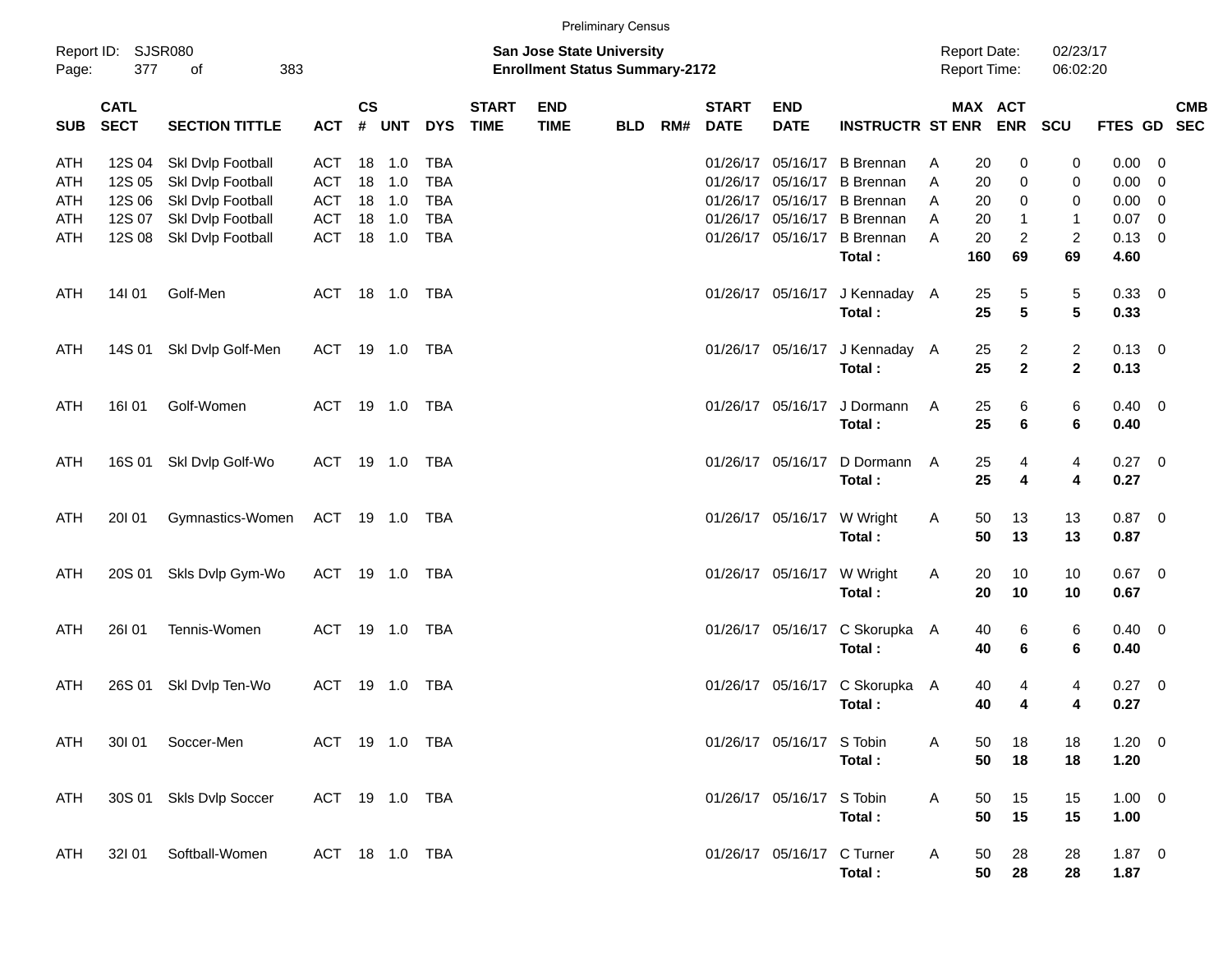|            |                            |                           |                |               |       |            |                             |                                                                    | <b>Preliminary Census</b> |     |                             |                            |                                       |                                     |                                |                                |                        |            |
|------------|----------------------------|---------------------------|----------------|---------------|-------|------------|-----------------------------|--------------------------------------------------------------------|---------------------------|-----|-----------------------------|----------------------------|---------------------------------------|-------------------------------------|--------------------------------|--------------------------------|------------------------|------------|
| Page:      | Report ID: SJSR080<br>378  | of<br>383                 |                |               |       |            |                             | San Jose State University<br><b>Enrollment Status Summary-2172</b> |                           |     |                             |                            |                                       | <b>Report Date:</b><br>Report Time: |                                | 02/23/17<br>06:02:20           |                        |            |
| SUB        | <b>CATL</b><br><b>SECT</b> | <b>SECTION TITTLE</b>     | <b>ACT</b>     | $\mathsf{cs}$ | # UNT | <b>DYS</b> | <b>START</b><br><b>TIME</b> | <b>END</b><br><b>TIME</b>                                          | <b>BLD</b>                | RM# | <b>START</b><br><b>DATE</b> | <b>END</b><br><b>DATE</b>  | <b>INSTRUCTR ST ENR ENR</b>           | MAX ACT                             |                                | <b>SCU</b>                     | FTES GD SEC            | <b>CMB</b> |
| ATH        |                            | 32S 01 SkI Dvlp Sftbl Wo  | ACT 18 1.0 TBA |               |       |            |                             |                                                                    |                           |     |                             | 01/26/17 05/16/17 C Turner | Total:                                | A<br>50<br>50                       | 24<br>24                       | 24<br>24                       | $1.60 \t 0$<br>1.60    |            |
| ATH        | 34101                      | Swimming-Women            | ACT 19 1.0 TBA |               |       |            |                             |                                                                    |                           |     |                             |                            | 01/26/17 05/16/17 S Hopkins<br>Total: | Α<br>50<br>50                       | 25<br>25                       | 25<br>25                       | $1.67 \t 0$<br>1.67    |            |
| ATH        | 34S 01                     | Skl Dvlp Swim-Wo          | ACT 19 1.0 TBA |               |       |            |                             |                                                                    |                           |     |                             | 01/26/17 05/16/17          | S Hopkins<br>Total:                   | Α<br>50<br>50                       | 22<br>22                       | 22<br>22                       | $1.47 \quad 0$<br>1.47 |            |
| ATH        | 36101                      | Volleyball-Women          | ACT 18 1.0 TBA |               |       |            |                             |                                                                    |                           |     |                             | 01/26/17 05/16/17          | J Shepardson A<br>Total:              | 50<br>50                            | 12<br>12                       | 12<br>12                       | $0.80 \ 0$<br>0.80     |            |
| ATH        | 36S 01                     | Skls Dvlp Vlybl-Wo        | ACT 18 1.0 TBA |               |       |            |                             |                                                                    |                           |     |                             | 01/26/17 05/16/17          | J Shepardson A<br>Total:              | 20<br>20                            | 11<br>11                       | 11<br>11                       | $0.73 \quad 0$<br>0.73 |            |
| ATH        | 42101                      | Cross Country Wmn         | ACT 18 1.0 TBA |               |       |            |                             |                                                                    |                           |     |                             | 01/26/17 05/16/17          | K Watson<br>Total:                    | 30<br>A<br>30                       | 20<br>20                       | 20<br>20                       | $1.33 \ 0$<br>1.33     |            |
| ATH        | 42S 01                     | Skls Dvlp Crs Ctry        | ACT 18 1.0 TBA |               |       |            |                             |                                                                    |                           |     |                             | 01/26/17 05/16/17          | K Watson<br>Total:                    | 30<br>A<br>30                       | 16<br>16                       | 16<br>16                       | $1.07 \t 0$<br>1.07    |            |
| ATH        | 44101                      | Soccer Women              | ACT 18 1.0 TBA |               |       |            |                             |                                                                    |                           |     |                             | 01/26/17 05/16/17          | L Hanson<br>Total:                    | A<br>30<br>30                       | 19<br>19                       | 19<br>19                       | $1.27 \t 0$<br>1.27    |            |
| ATH        | 44S 01                     | Skls Dvlp Soccer W        | ACT 18 1.0 TBA |               |       |            |                             |                                                                    |                           |     |                             | 01/26/17 05/16/17          | L Hanson<br>Total:                    | A<br>30<br>30                       | 11<br>11                       | 11<br>11                       | $0.73 \quad 0$<br>0.73 |            |
| ATH        | 46I 01                     | Water Polo Women          | ACT 18 1.0     |               |       | TBA        |                             |                                                                    |                           |     |                             | 01/26/17 05/16/17          | G Sarusi<br>Total:                    | A<br>30<br>30                       | 33<br>33                       | 33<br>33                       | $2.20 \t 0$<br>2.20    |            |
| ATH        |                            | 46S 01 Skls Dvlp Wtr Plo  | ACT 18 1.0 TBA |               |       |            |                             |                                                                    |                           |     |                             | 01/26/17 05/16/17 G Sarusi | Total:                                | 30<br>A<br>30                       | 29<br>29                       | 29<br>29                       | $1.93 \ 0$<br>1.93     |            |
| <b>ATH</b> | 48101                      | Cross Country Men         | ACT 18 1.0 TBA |               |       |            |                             |                                                                    |                           |     |                             |                            | 01/26/17 05/16/17 K Watson<br>Total:  | Α<br>20<br>20                       | 4<br>4                         | 4<br>4                         | $0.27$ 0<br>0.27       |            |
| ATH        |                            | 48S 01 Skls Dvlp Crs Ctry | ACT 18 1.0 TBA |               |       |            |                             |                                                                    |                           |     |                             |                            | 01/26/17 05/16/17 K Watson<br>Total:  | Α<br>20<br>20                       | $\overline{a}$<br>$\mathbf{2}$ | $\overline{2}$<br>$\mathbf{2}$ | $0.13 \ 0$<br>0.13     |            |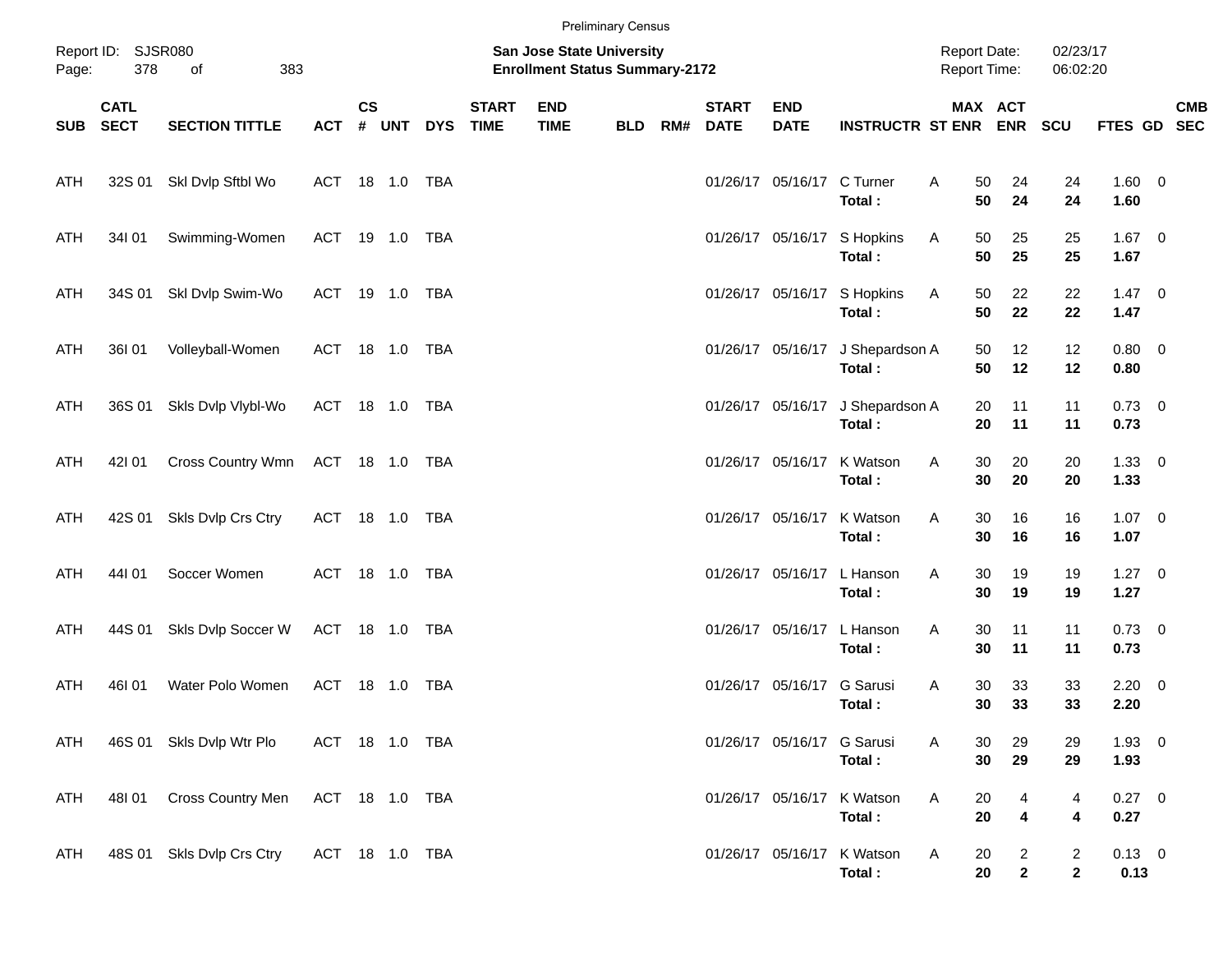|                             |                            |     |                       |     |         |    |     |            |                      |                           | <b>Preliminary Census</b>                                                 |     |                             |                           |                         |                                     |            |                      |             |            |
|-----------------------------|----------------------------|-----|-----------------------|-----|---------|----|-----|------------|----------------------|---------------------------|---------------------------------------------------------------------------|-----|-----------------------------|---------------------------|-------------------------|-------------------------------------|------------|----------------------|-------------|------------|
| Report ID: SJSR080<br>Page: |                            | 379 | of                    | 383 |         |    |     |            |                      |                           | <b>San Jose State University</b><br><b>Enrollment Status Summary-2172</b> |     |                             |                           |                         | <b>Report Date:</b><br>Report Time: |            | 02/23/17<br>06:02:20 |             |            |
| <b>SUB</b>                  | <b>CATL</b><br><b>SECT</b> |     | <b>SECTION TITTLE</b> |     | $ACT$ # | СS | UNT | <b>DYS</b> | <b>START</b><br>TIME | <b>END</b><br><b>TIME</b> | <b>BLD</b>                                                                | RM# | <b>START</b><br><b>DATE</b> | <b>END</b><br><b>DATE</b> | <b>INSTRUCTR ST ENR</b> | <b>MAX ACT</b>                      | <b>ENR</b> | <b>SCU</b>           | FTES GD SEC | <b>CMB</b> |

| Department : | <b>Intercollegiate Athletics</b> | 1560<br>Department Total:      | 585 | 585 | 39.00 |
|--------------|----------------------------------|--------------------------------|-----|-----|-------|
|              |                                  | 1560<br><b>Lower Division:</b> | 585 | 585 | 39.00 |
|              |                                  | <b>Upper Division:</b>         |     |     | 0.00  |
|              |                                  | <b>Graduate Division:</b>      |     |     | 0.00  |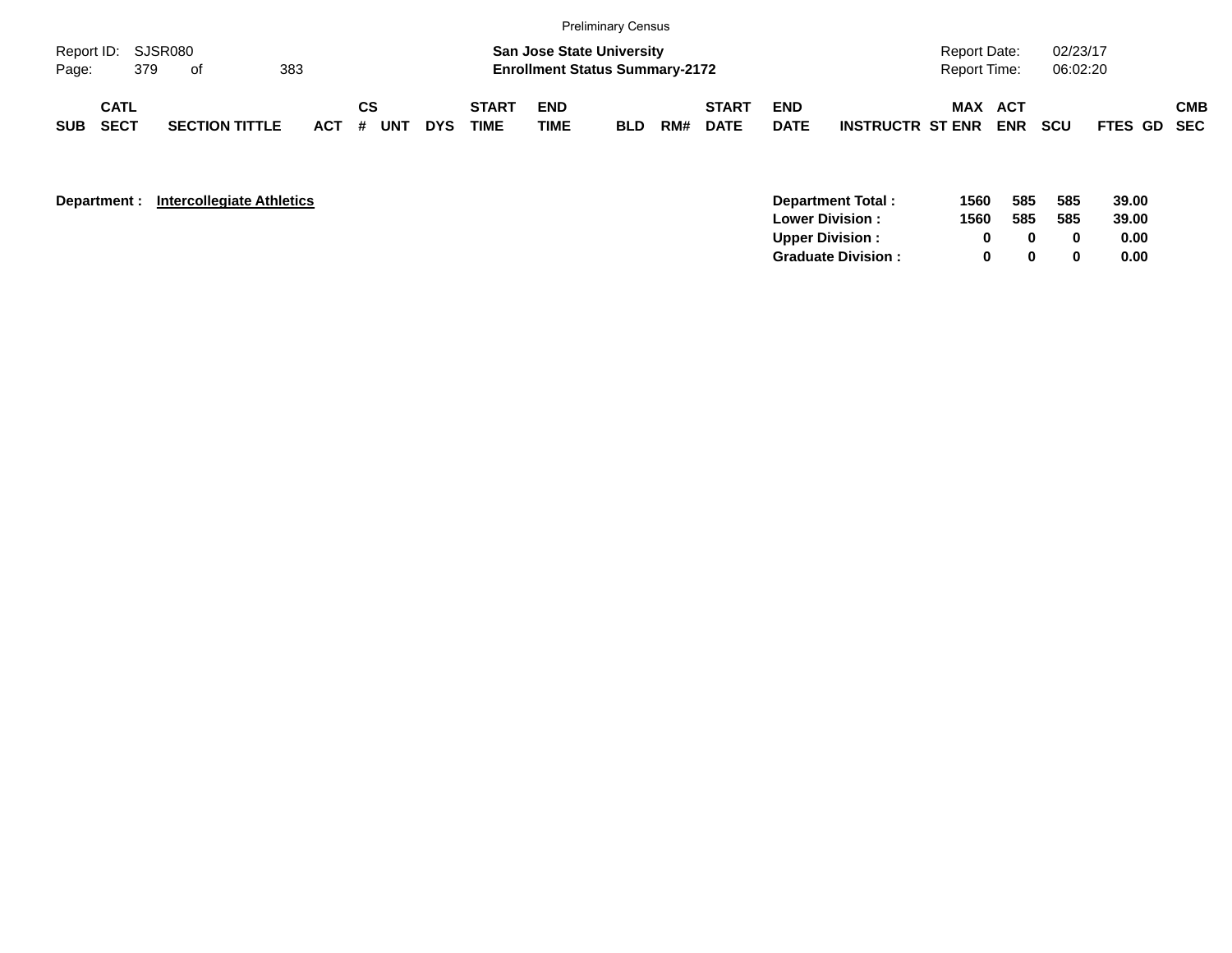|            |                    |    |                       |            |          |            |              |                                       | <b>Preliminary Census</b> |     |              |             |                         |              |            |            |             |            |
|------------|--------------------|----|-----------------------|------------|----------|------------|--------------|---------------------------------------|---------------------------|-----|--------------|-------------|-------------------------|--------------|------------|------------|-------------|------------|
|            | Report ID: SJSR080 |    |                       |            |          |            |              | <b>San Jose State University</b>      |                           |     |              |             |                         | Report Date: |            | 02/23/17   |             |            |
| Page:      | 380                | of | 383                   |            |          |            |              | <b>Enrollment Status Summary-2172</b> |                           |     |              |             |                         | Report Time: |            | 06:02:20   |             |            |
|            | CATL               |    |                       |            | СS       |            | <b>START</b> | <b>END</b>                            |                           |     | <b>START</b> | <b>END</b>  |                         | MAX          | ACT        |            |             | <b>CMB</b> |
| <b>SUB</b> | <b>SECT</b>        |    | <b>SECTION TITTLE</b> | <b>ACT</b> | UNT<br># | <b>DYS</b> | <b>TIME</b>  | <b>TIME</b>                           | <b>BLD</b>                | RM# | <b>DATE</b>  | <b>DATE</b> | <b>INSTRUCTR ST ENR</b> |              | <b>ENR</b> | <b>SCU</b> | FTES GD SEC |            |

| <b>COLLEGE GRAND TOTAL :</b> | 1560 | 585          | 585 | 39.00 |
|------------------------------|------|--------------|-----|-------|
| <b>Lower Division:</b>       | 1560 | 585          | 585 | 39.00 |
| <b>Upper Division:</b>       | 0    |              |     | 0.00  |
| <b>Graduate Division:</b>    | 0    | <sup>0</sup> |     | 0.00  |
|                              |      |              |     |       |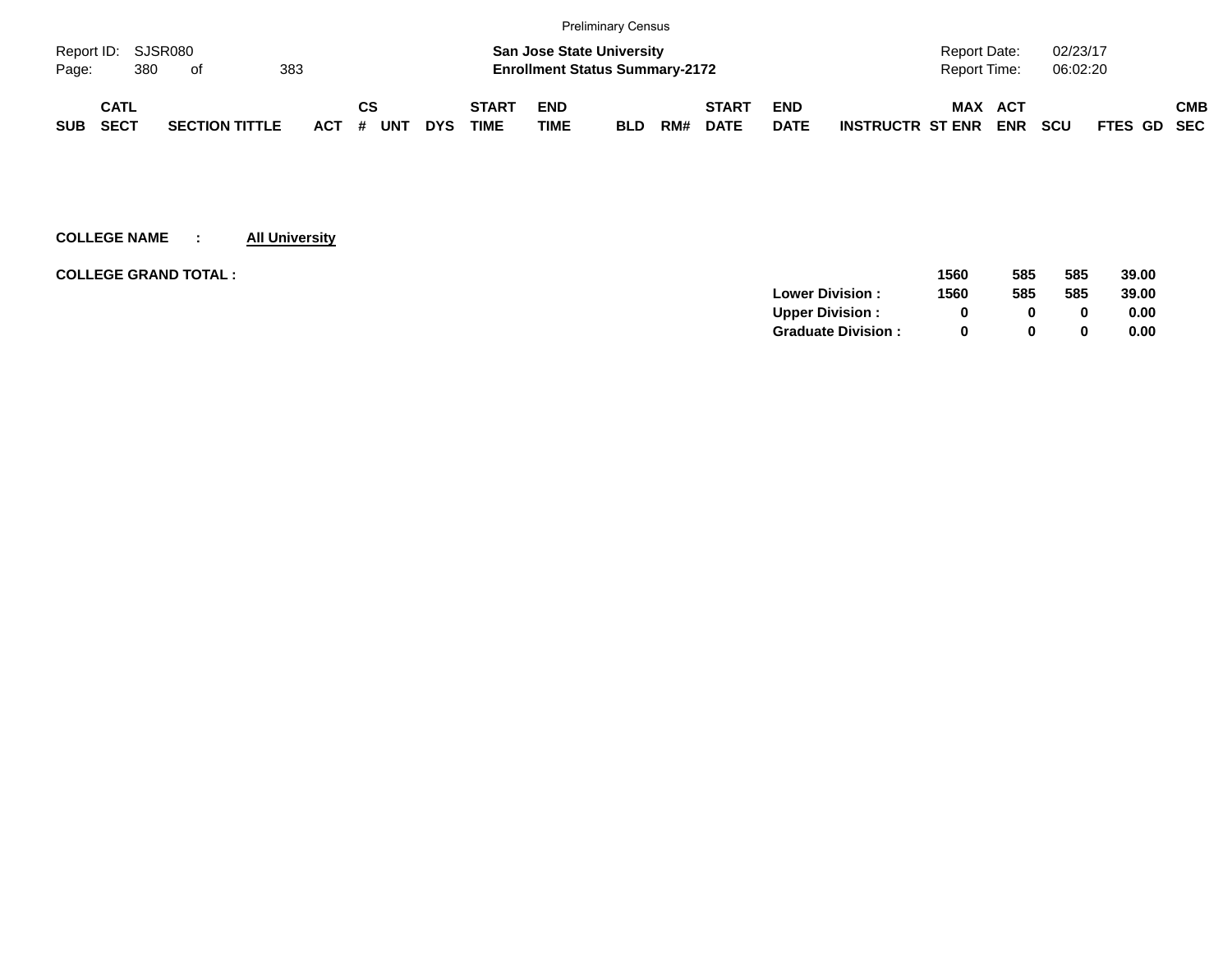|            |                    |                       |     |            |    |     |            |              |                                       | <b>Preliminary Census</b> |     |              |             |                         |                |            |            |                    |            |
|------------|--------------------|-----------------------|-----|------------|----|-----|------------|--------------|---------------------------------------|---------------------------|-----|--------------|-------------|-------------------------|----------------|------------|------------|--------------------|------------|
|            | Report ID: SJSR080 |                       |     |            |    |     |            |              | <b>San Jose State University</b>      |                           |     |              |             |                         | Report Date:   |            | 02/23/17   |                    |            |
| Page:      | 381                | . of                  | 383 |            |    |     |            |              | <b>Enrollment Status Summary-2172</b> |                           |     |              |             |                         | Report Time:   |            | 06:02:20   |                    |            |
|            | CATL               |                       |     |            | СS |     |            | <b>START</b> | <b>END</b>                            |                           |     | <b>START</b> | <b>END</b>  |                         | <b>MAX ACT</b> |            |            |                    | <b>CMB</b> |
| <b>SUB</b> | SECT               | <b>SECTION TITTLE</b> |     | <b>ACT</b> | #  | UNT | <b>DYS</b> | <b>TIME</b>  | <b>TIME</b>                           | <b>BLD</b>                | RM# | <b>DATE</b>  | <b>DATE</b> | <b>INSTRUCTR ST ENR</b> |                | <b>ENR</b> | <b>SCU</b> | <b>FTES GD SEC</b> |            |

|              | 0 | 0.00 |
|--------------|---|------|
|              | 0 | 0.00 |
| <sup>0</sup> | 0 | 0.00 |
| $\Omega$     | 0 | 0.00 |
|              |   |      |